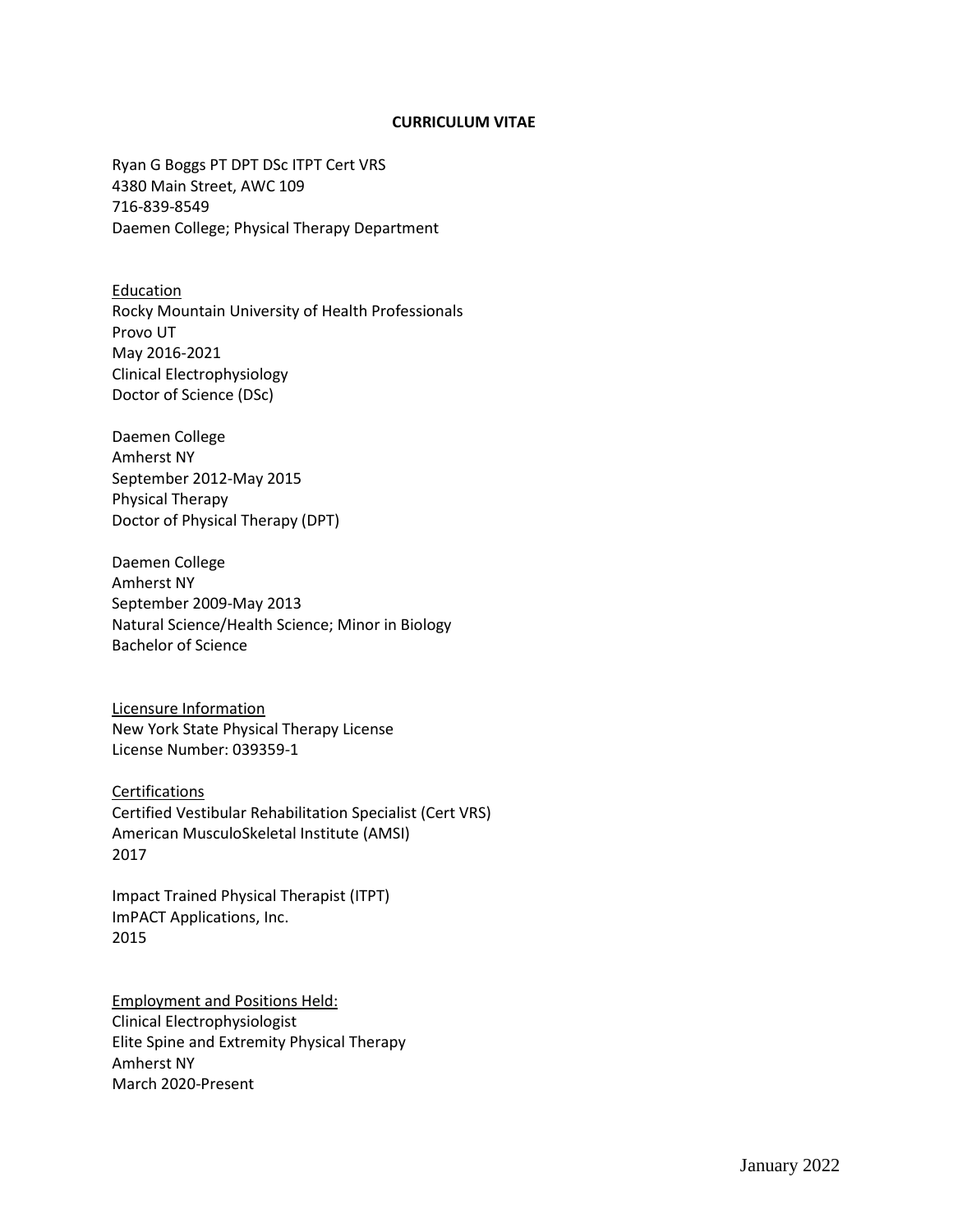Assistant Professor Tenure Track Daemen College Amherst NY August 2018-Present

Director of Electrodiagnostics, Research, and Clinical Education Advanced Care Physical Therapy Niagara Falls NY August 2017-August 2018

Staff Physical Therapist Advanced Care Physical Therapy Niagara Falls NY July 2015-August 2018

Physical Therapist National Hockey League Combine **HARBORCENTER** Buffalo NY 2017

Physical Therapist National Hockey League Officials Combine HARBORCENTER Buffalo NY 2015 & 2016

Physical Therapist Seneca Niagara Resort and Casino. Niagara Falls NY 2016-present

Teaching Assistant Niagara County Community College Physical Therapist Assistant Program Sanborn NY January 2017-August 2018

Staff Physical Therapist Per Diem Elderwood Wheatfield NY August 2015-February 2016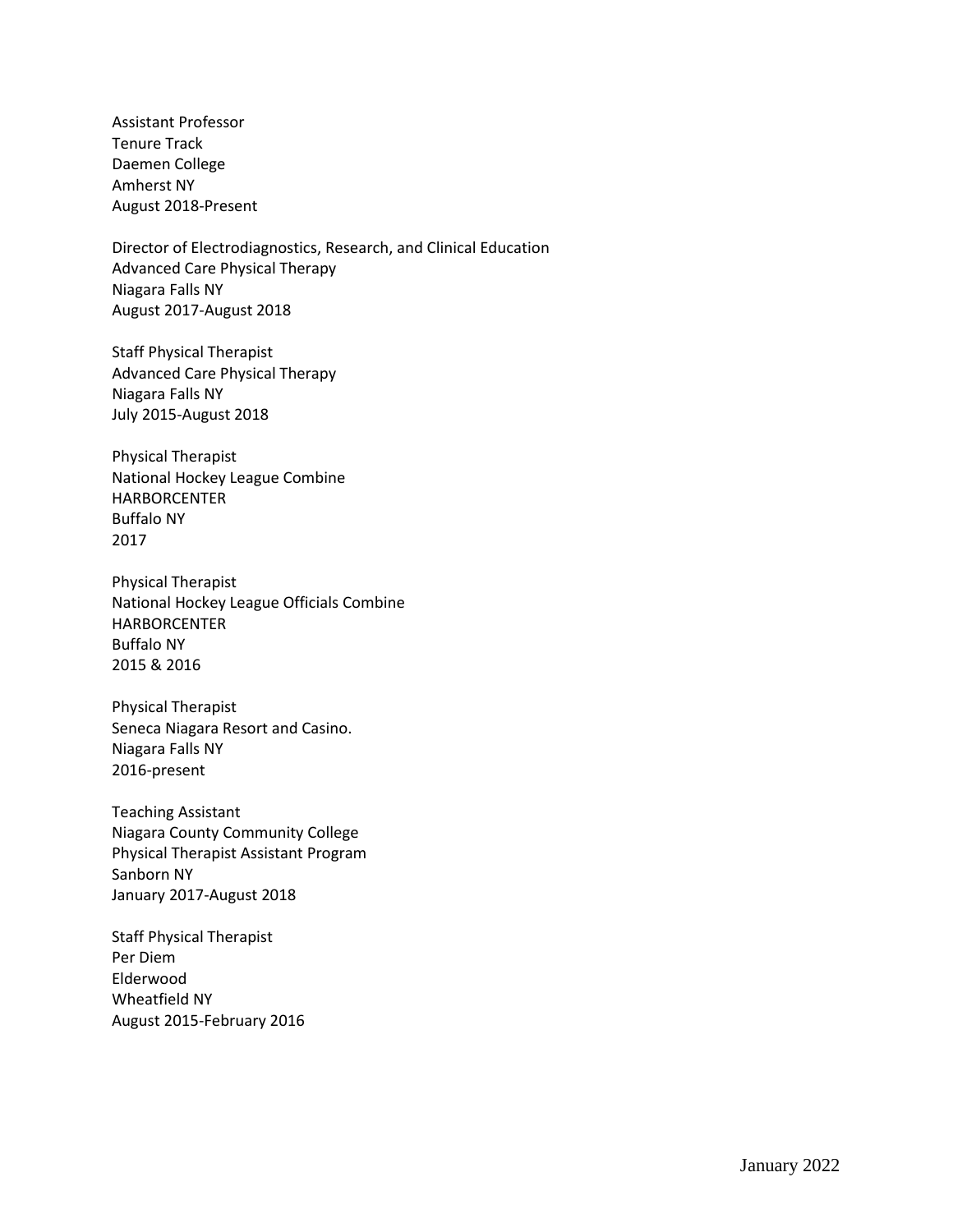### Peer Reviewed Publications

Ghaly B, **Boggs RB**, Ross MD. Ulnar Neuropathy at the Wrist. *J Orthop Sports Phys Ther.*2021;(1:3)

Favaro L, **Boggs RB**, Geraci M. Conservative Management of a Foraminal Lumbar Disc Herniation. *JOSPT Cases* 2021;1(1):49–50.

**Boggs RG**, Frappa N, Ross MD, Tall MA. Telehealth and Physical Therapy Clinical Decision Making in a Patient with a Falcine Meningioma. *Int J Telerehabil*.2020;12(1):63-68

**Boggs RG**, Ross MD, Tall MA. Diagnosis of internal carotid artery stenosis in a patient referred to a physiotherapist for dizziness. *J Prim Health Care*.2019;11(4):373-379

**Boggs RG**, Nitz AJ. Musculoskeletal Ultrasonography to Detect a Displaced Fracture of the Fifth Metatarsal. *J Orthop Sports Phys Ther*.2018;48(11):903

[Chimera NJ,](http://www.ncbi.nlm.nih.gov/pubmed/?term=Chimera%20NJ%5BAuthor%5D&cauthor=true&cauthor_uid=27300361) [Brass C,](http://www.ncbi.nlm.nih.gov/pubmed/?term=Brass%20C%5BAuthor%5D&cauthor=true&cauthor_uid=27300361) [Terryberry K,](http://www.ncbi.nlm.nih.gov/pubmed/?term=Terryberry%20K%5BAuthor%5D&cauthor=true&cauthor_uid=27300361) [Matthews L,](http://www.ncbi.nlm.nih.gov/pubmed/?term=Matthews%20L%5BAuthor%5D&cauthor=true&cauthor_uid=27300361) **[Boggs RG](http://www.ncbi.nlm.nih.gov/pubmed/?term=Boggs%20RG%5BAuthor%5D&cauthor=true&cauthor_uid=27300361)**[, Denz W,](http://www.ncbi.nlm.nih.gov/pubmed/?term=Denz%20W%5BAuthor%5D&cauthor=true&cauthor_uid=27300361) [Brogan M.](http://www.ncbi.nlm.nih.gov/pubmed/?term=Brogan%20M%5BAuthor%5D&cauthor=true&cauthor_uid=27300361) The Effects of a 4-Layer Compression Bandaging System on Skin Perfusion Pressure in Healthy Adults. *Adv Skin Wound Care* 2016;29(7):308-15

### Manuscripts in Preparation

Petrocy J, **Boggs RB**, Ross MD,Tall MA. Avascular Necrosis of the Hip Following Surgical Repair of a Slipped Capital Femoral Epiphysis. *World Journal of Pediatric Surgery*

#### Peer Reviewed Scientific and Professional Presentations

Petrocy J, **Boggs RG**, Ross MD. Avascular Necrosis of the Femoral Head Following Surgical Fixation of a Slipped Capital Femoral Epiphysis. Poster Presentation at Combined Sections Meeting of the American Physical Therapy Association. Orlando, FL 2021

Ghlay B, **Boggs RG**, Ross MD. Ulnar Neuropathy at the Wrist Mimicking Carpal Tunnel. Platform Presentation at Combined Sections Meeting of the American Physical Therapy Association. Orlando, FL 2021

Ghaly B, Rawat M, Arthur D, **Boggs RG**. Is Musculoskeletal Ultrasound Complementary or Alternative to Electrodiagnosis in Clinical Electrophysiology Practice. Educational Session at Combined Sections Meeting of the American Physical Therapy Association. Orlando, FL 2021

**Boggs RG**, Frappa N, Ross MD, Tall MA. Telehealth and Physical Therapy Clinical Decision Making in a Patient with a Falcine Meningioma. Poster Presentation at Combined Sections Meeting of the American Physical Therapy Association. Denver,CO. 2020

**Boggs RG,** Ross MD. Internal Carotid Stenosis in a Patient Referred to a Physical Therapist for Dizziness. Poster Presentation at Combined Sections Meeting of the American Physical Therapy Association. Washington, DC. 2019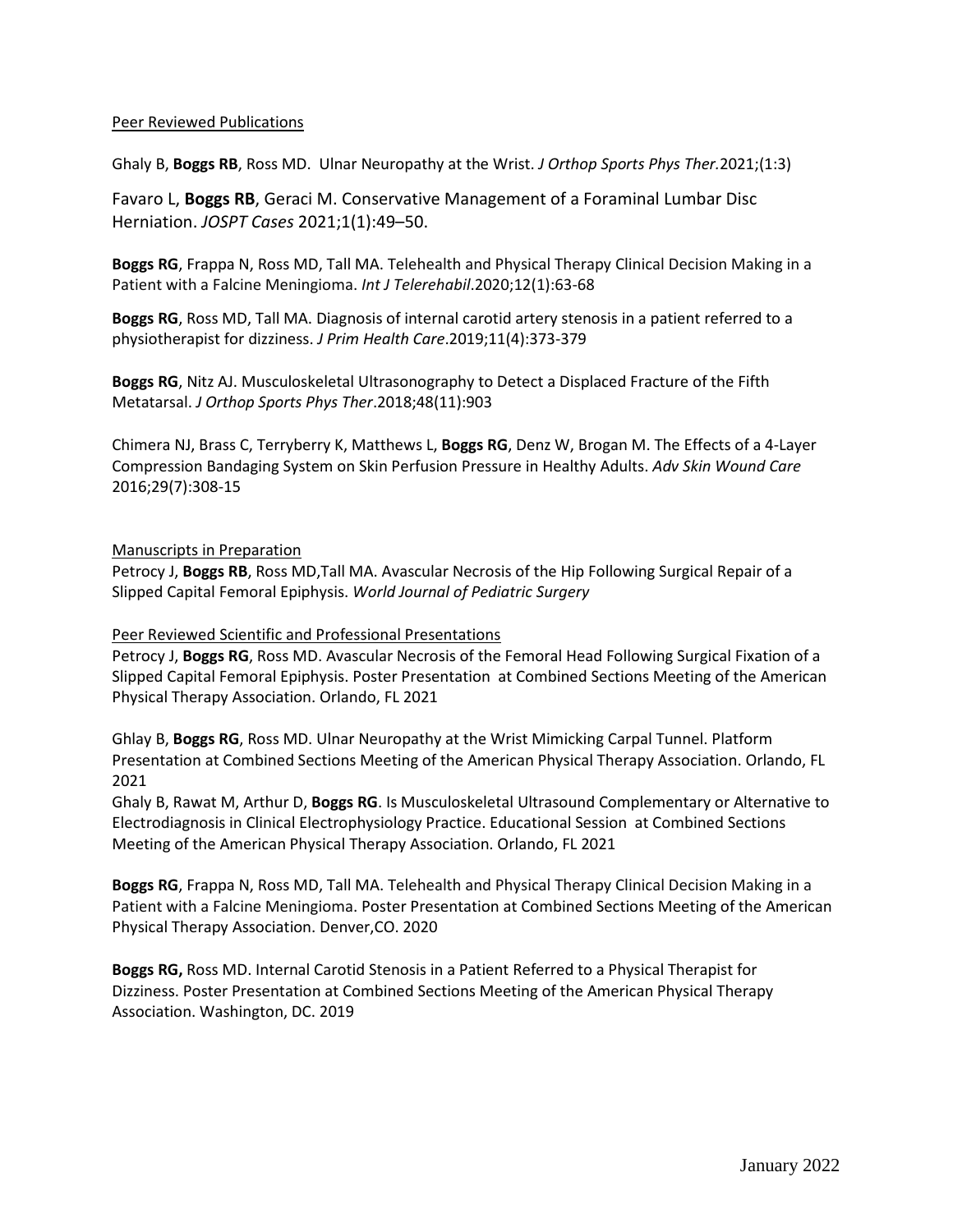**Boggs RG**, Denz W, Matthews L, Terryberry K, Brass C, Brogan M, Chimera NJ. The Effects of Profore Multilayer Compression Bandaging System on Skin Perfusion Pressure in Healthy Adults. Platform Presentation at Combined Sections Meeting of American Physical Therapy Association. Las Vegas, NV, February 6<sup>th</sup> 2014

# Funded/In Review Grant Activity

Chimera NJ, Terryberry K, **Boggs RG**, Denz W, Case C, Esperti K. The Acute Effects of Body Position and Ambulation with and without Compression*.* Daemen College Student-Faculty Interdisciplinary Research Think Tank. 2014*.*Direct Costs: \$1,684.70 **(Fully Funded)**

Chimera NJ, Matthews L, Terryberry K, **Boggs RG**, Denz W. *Preliminary Investigation* into *the Feasibility of a Large Comprehensive Study Focusing on the Effect of Lower Limb Compression Wrapping on Arterial Blood Flow and Tissue Extensibility (Part 2)*. Daemen College Student-Faculty Interdisciplinary Research Think Tank.2013. Direct Costs: \$1500.00 **(Fully Funded)**

Chimera NJ, Matthews L, Terryberry K, **Boggs RG**, Denz W. *Preliminary Investigation into the Feasibility of a Large Comprehensive Study Focusing on the Effect of Lower Limb Compression Wrapping on Arterial Blood Flow and Tissue Extensibility (Part 1)*.Daemen College Student-Faculty Interdisciplinary Research Think Tank.2013.Direct Costs: \$2550.00 **(Fully Funded)**

Chimera NJ, Matthews L, Terryberry K, **Boggs RG**, Denz W. *A Preliminary Investigation into the Feasibility of a Large Comprehensive Study Focusing on the Effect of Lower Limb Compression Wrapping on Arterial Blood Flow and Tissue Extensibility*. Daemen College Faculty Research Committee.2012.Direct Costs: \$2195.00 **(Fully Funded)**

# Current/Active Research Activity

Boggs RG, McKibben RJ, Nitz AJ, Chimera NJ. The Effect of Severe Carpal Tunnel Syndrome on the Mixed Median Forearm Potential.

Boggs RG. Trends in depression and anxiety in Doctor of Physical Therapy Students.

Boggs RG, Rawat M, Rizopoulos K, Ghaly B, Buchanan V. Diagnostic Ultrasonography Curricula in Doctor of Physical Therapy Programs.

Boggs RG, Andrus A, McKibben RJ. Electrodiagnoctic Testing Curricula in Doctor of Physical Therapy Programs.

Reddin V, Rawat M, Boggs RG. Cross-sectional area values of peripheral nerves: Ultrasonographic and cadaveric correlation.

# Non-Peer Reviewed Presentations

**Boggs RG**. Principles and Practice of Electrodiagnostics Webinar. Pain Masterminds Network. 2019

**Boggs RG**. Clinical Electrophysiology: Nerve Conduction Studies and Electromyography. Principles and Applications of Physical Agents. Daemen College Doctor of Physical Therapy Program.2018

**Boggs RG**. Clinical Electrophysiology: Nerve Conduction Studies and Electromyography. Graduate Seminar. University at Buffalo Doctor of Physical Therapy Program. 2017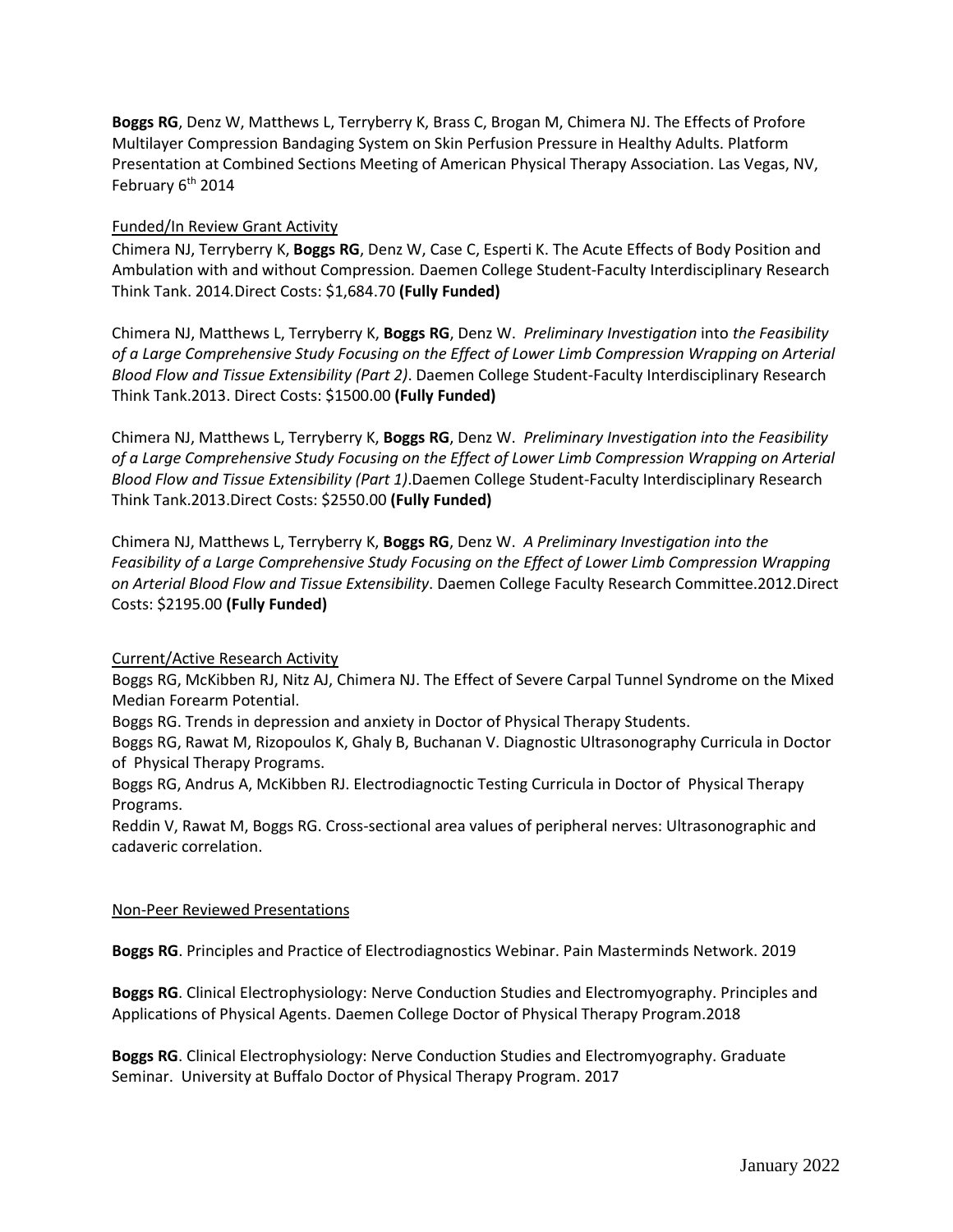**Boggs RG**. A Needle in a Haystack: Progressive Proximal Upper Extremity Weakness. Weekly Webinar Series. Hands-On Diagnostic Services. 2017

**Boggs RG**. Clinical Electrophysiology: Nerve Conduction Studies and Electromyography. Principles and Applications of Physical Agents. Daemen College Doctor of Physical Therapy Program. 2017

Chimera NJ, Brass C, **Boggs RG**, Case C, Denz W, Esperti K, Terryberry K.The Acute Effects of Body Position and Ambulation With and Without the Application of Compression. Poster Presentation. Daemen College Academic Festival. April 2015

**Boggs RG**, Case C, Denz W, Esperti K. The Effects of the Profore Multilayer Compression Bandaging System and Ambulation on Lower Extremity Skin Perfusion Pressure. Platform Presentation. Daemen College Physical Therapy Evidence Based Research Symposium. December 2014

**Boggs RG**, Case C, Denz W, Esperti K. The Reliability of Laser Doppler for Measuring Skin Perfusion Pressure to Predict Wound Healing: Review of Literature. Poster Presentation. Daemen College Academic Festival. April 2014

**Boggs RG**, Gravino J, Billotti L, Hanlon A, Esperti K. The Effectiveness of Short-Wave Diathermy (SWD) on Orthopaedic Disorders. Poster Presentation. Daemen College Academic Festival. April 2013

Denz W, **Boggs RG**. A preliminary investigation into the feasibility of a large comprehensive study focusing on the effects of lower limb compression wrapping on arterial blood flow and tissue extensibility. Poster Presentation. Daemen College Academic Festival. April 2013

Membership in Scientific/Professional Organizations American Physical Therapy Association Member 2012-present

Clinical Electrophysiology Special Interest Group Academy of Clinical Electrophysiology and Wound Management Research Committee Chair February 2021-Present

Neuromusculoskeletal Ultrasonography Special Interest Group Academy of Clinical Electrophysiology and Wound Management At-Large Officer April 2019- present

Clinical Electrophysiology Special Interest Group Academy of Clinical Electrophysiology and Wound Management Social Media Officer April 2019- February 2021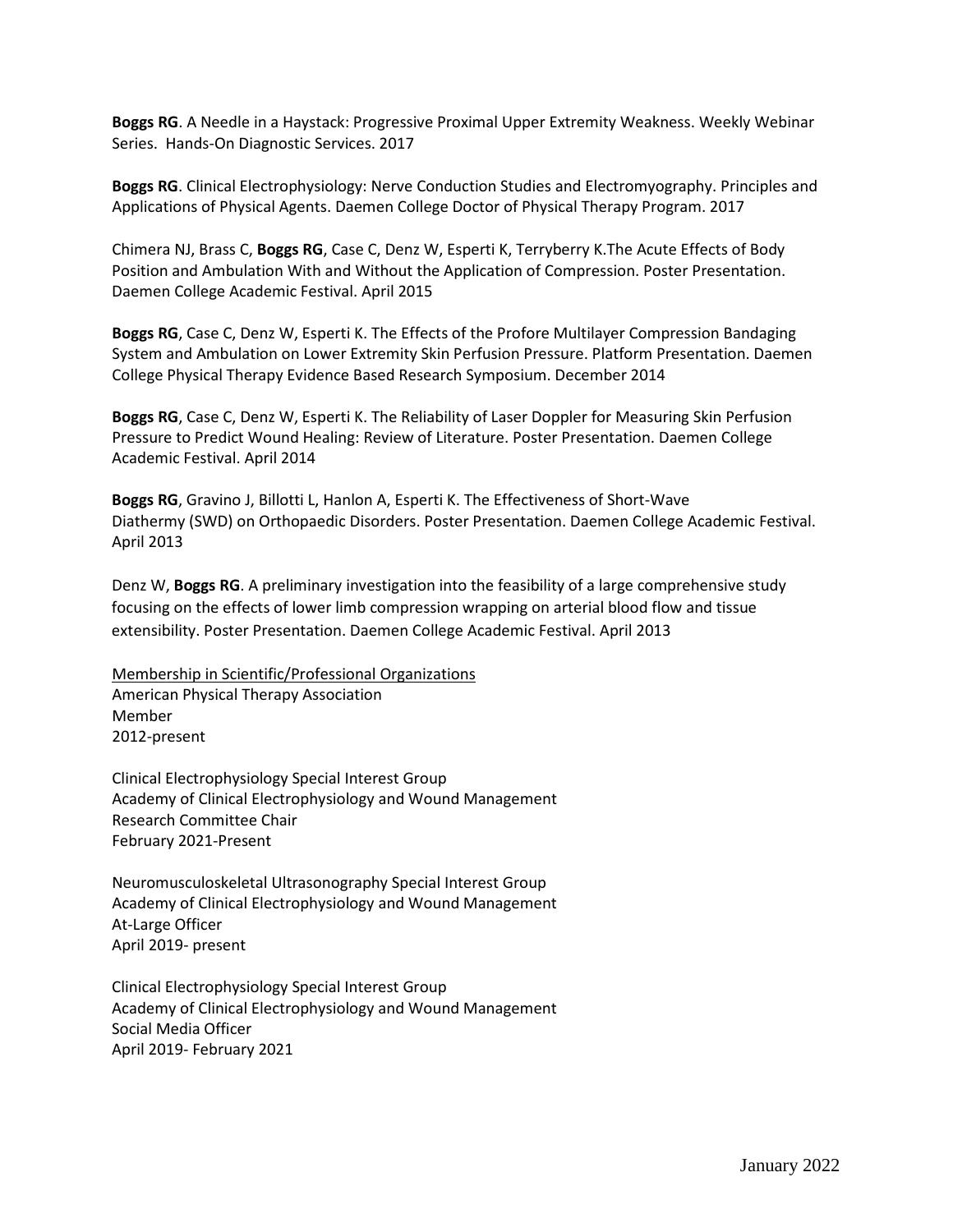Community Service Board Member Empower (formerly Niagara Cerebral Palsy) 2016-2017

Advance Care Physical Therapy Team-Treating DPT 8th Annual Tops 5K/10K Family Walk/Run benefitting Roswell Park Cancer Institute 2015

### Service to the University/College/School on Committees/Councils/Commissions:

College: Student Life Committee Daemen College Sept 2019-present

#### Department:

Committee on Academic Standards Daemen College Physical Therapy Department Sept 2018-present

Committee on Direct Entry Admissions Daemen College Physical Therapy Department Sept 2018-present

Committee on Student Outcomes (Survey Section) Daemen College Physical Therapy Department Sept 2018-present

Honors and Awards Excellence in Service Award Academy of Clinical Electrophysiology and Wound Management American Physical Therapy Association 2020

Student Leadership Award Student Physical Therapy Association Daemen College 2013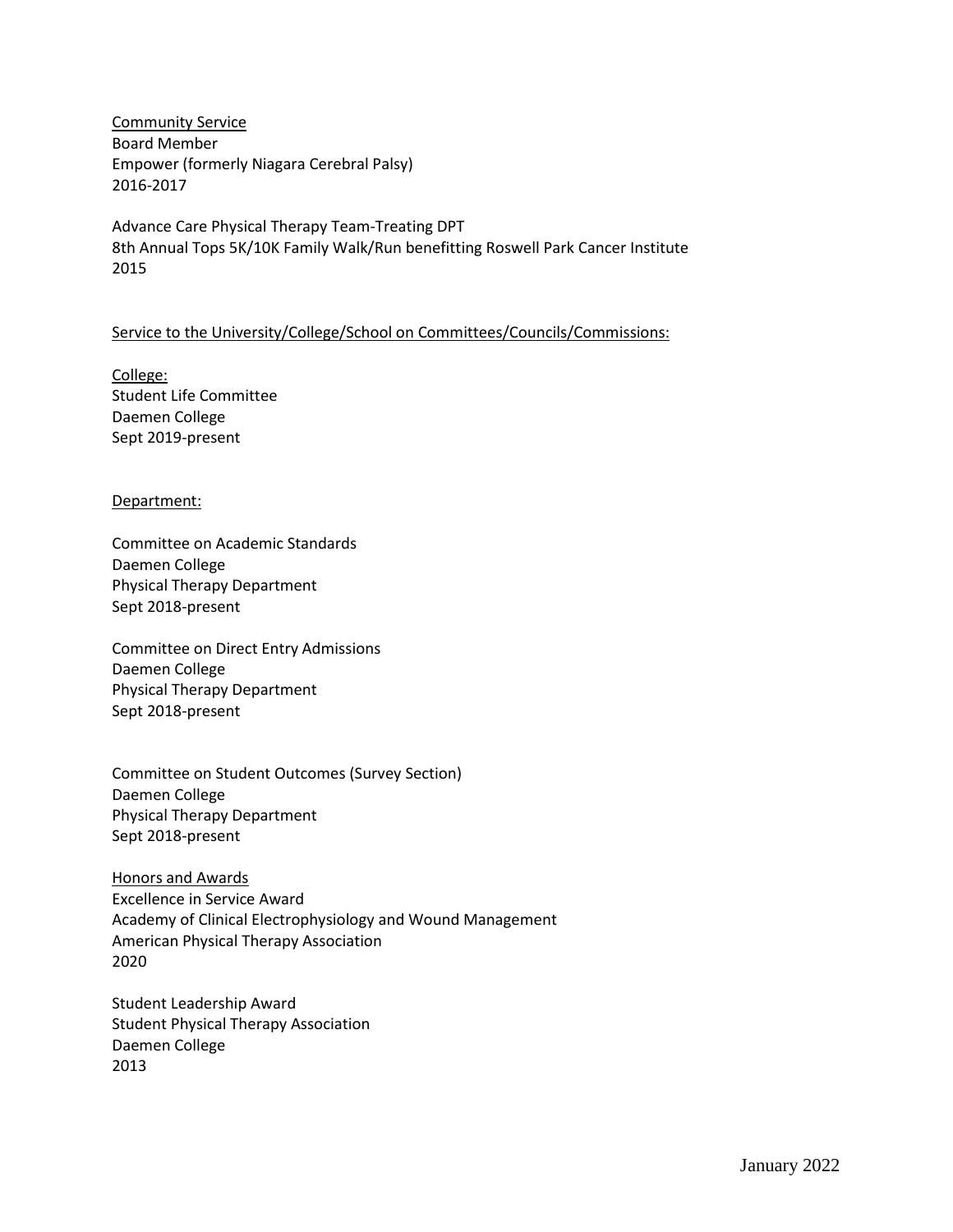Continuing Education Attended Pain Neuroscience Education: An Anecdotal and Evidence Based Clinical Approach Michael D Rogers Daemen College Sept 2019

A World of Hurt- Peripheral Neurogenic Pain Annie O'Connor Catholic Health/Daemen College March 2019

Best Practice Cardiopulmonary Physical Therapy Ellen Hillegass Daemen College September 2018

Certified Vestibular Rehabilitation Specialist (Cert VRS) American MusculoSkeletal Institute (AMSI) 2017

Teaching People About Pain Adriaan Louw PT PhD CSMT Medbridge Education 2017

The Vestibular / Ocular Motor Screening Examination Anne Mucha, PT, DPT, MS, NCS ImPACT Applications, Inc. 2016

Vestibular Rehabilitation: Office Examination of the Vestibular System Jeff Walter, PT, DPT, NCS Medbridge Education. 2016

Evidence-Based Examination of the Lumbar Spine Chad Cook, PT, PhD, MBA, FAAOMPT Medbridge Education. 2016

Anatomic Shoulder Girdle Dissection with Clinical Correlations Albert Gee, MD Medbridge Education. 2016

Orthopedic Clinical Examination, Diagnosis and Treatment: Becoming an Expert Eric Hegedus, PT, DPT, MHSc, OCS, CSCS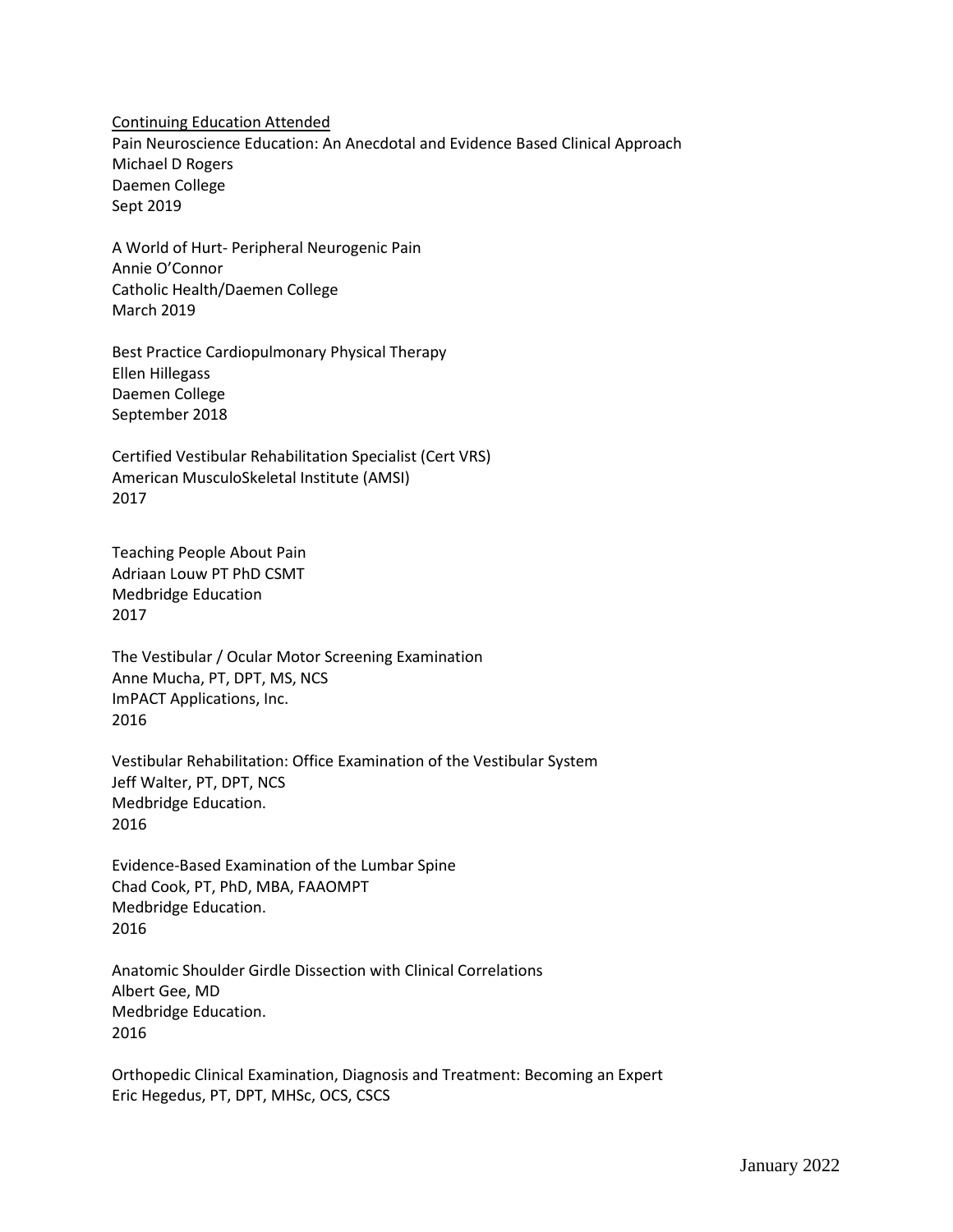Medbridge Education. 2016

The Eclectic Approach to Clinical Neurodynamics: Part B Erson Religioso, III, DPT, MS, MTC, Cert. MDT, CFC, CSCS, FMS,FMT, FAAOMPT Medbridge Education. 2016

The Eclectic Approach to Clinical Neurodynamics: Part A Erson Religioso, III, DPT, MS, MTC, Cert. MDT, CFC, CSCS, FMS,FMT, FAAOMPT Medbridge Education. 2016

Biomechanics of the Shoulder Lenny Macrina, MSPT, SCS, CSCS Medbridge Education. 2016

Hands-On Diagnostic Services Advanced Electroneuromyography Testing 2015

Hands-On Diagnostic Services Intermediate Electroneuromyography Testing 2015

Hands-On Diagnostic Services Basic Electroneuromyography Testing 2015

ImPACT (Immediate Post-Concussion Assessment and Cognitive Testing) ImPACT Trained Physical Therapist (ITPT) ImPACT Applications, Inc. 2015

The McKenzie Institute. Part B: Cervical and Thoracic Spine. The McKenzie Method of Mechanical Diagnosis and Therapy 2014

The McKenzie Institute. Part A: Lumbar Spine. The McKenzie Method of Mechanical Diagnosis and Therapy 2014

# Current Teaching Responsibilities in the Entry-Level Physical Therapy Program for Academic Year of 2020-2021